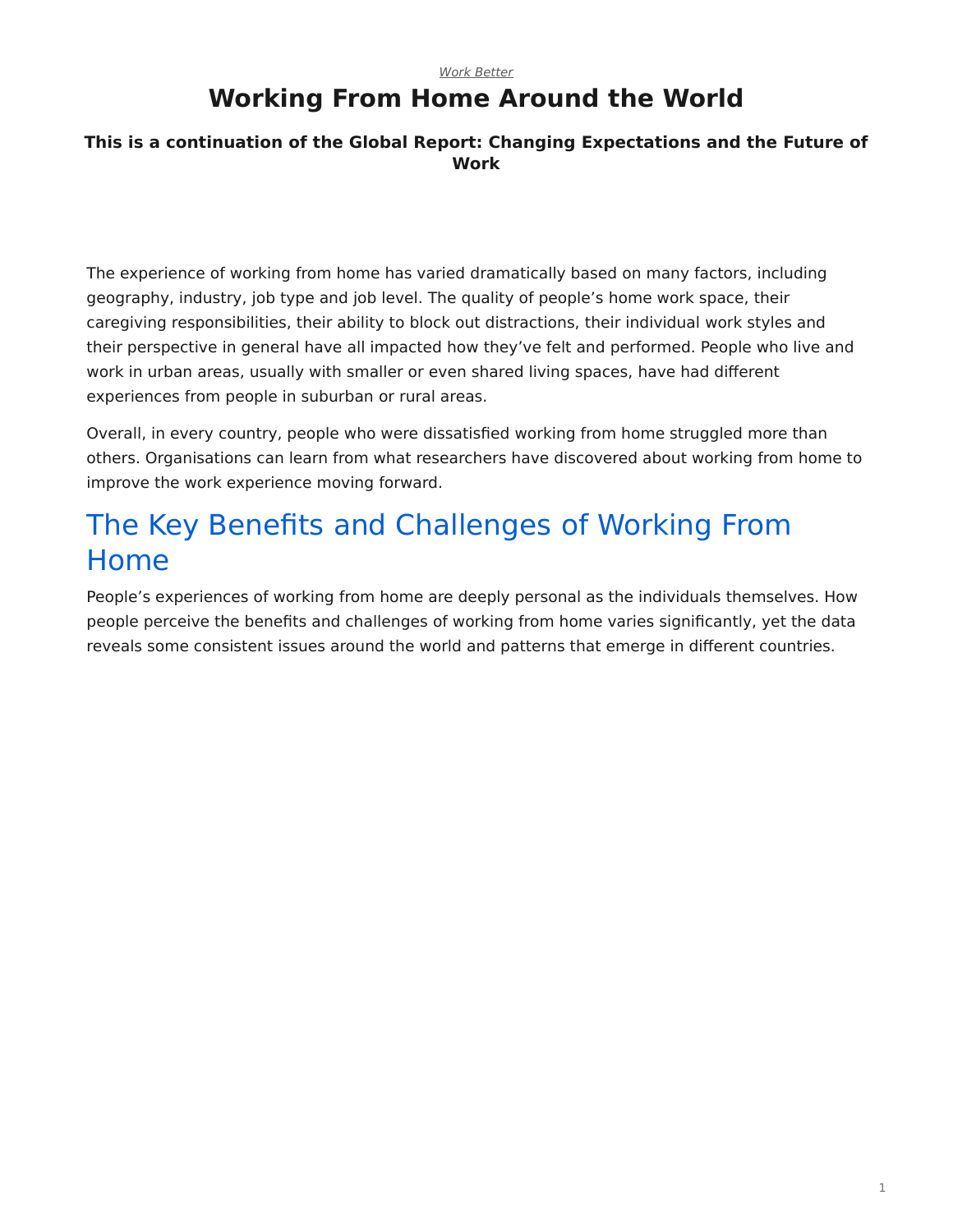## No Commute: Benefit

Not commuting to the office is almost universally the main thing people like about working from home.

# **8 out of 10 countries rank the lack of a commute as the top benefit, and it was a close second in China.**

Only India ranked it significantly lower. One participant summarised the sentiment of many by saying, "I'm not wasting 45 minutes in a commute. I can go for a run in the morning and then quickly get right into work." Ironically, the thing most people like the best about working from home is not related to their company's workplace, but simply to how long or difficult it is to get there.

The notion that commuting is essentially wasted time is important for organisations to understand as they consider their long-term real estate strategies and flexible work policies. It is equally important to note that some degree of commute can be helpful as it can act as a temporal threshold between work life and home life.

## Isolation: Challenge

Everyone everywhere struggles with a feeling of isolation while working from home.

**In fact, isolation ranks the highest among participants in all 10 countries as the leading factor that worsened during mandatory workfrom-home orders.**

It is especially high in Australia, Mexico and Spain — countries that rate isolation twice as worse than any other factors.

Despite all the efficiency-based arguments for embracing a heavy work-from-home strategy, people are social animals and do not thrive when they feel alone. Loneliness was a growing issue before the pandemic, and this has only accelerated over time. Virtual meetings can't replicate the same level of connection people feel when they are together.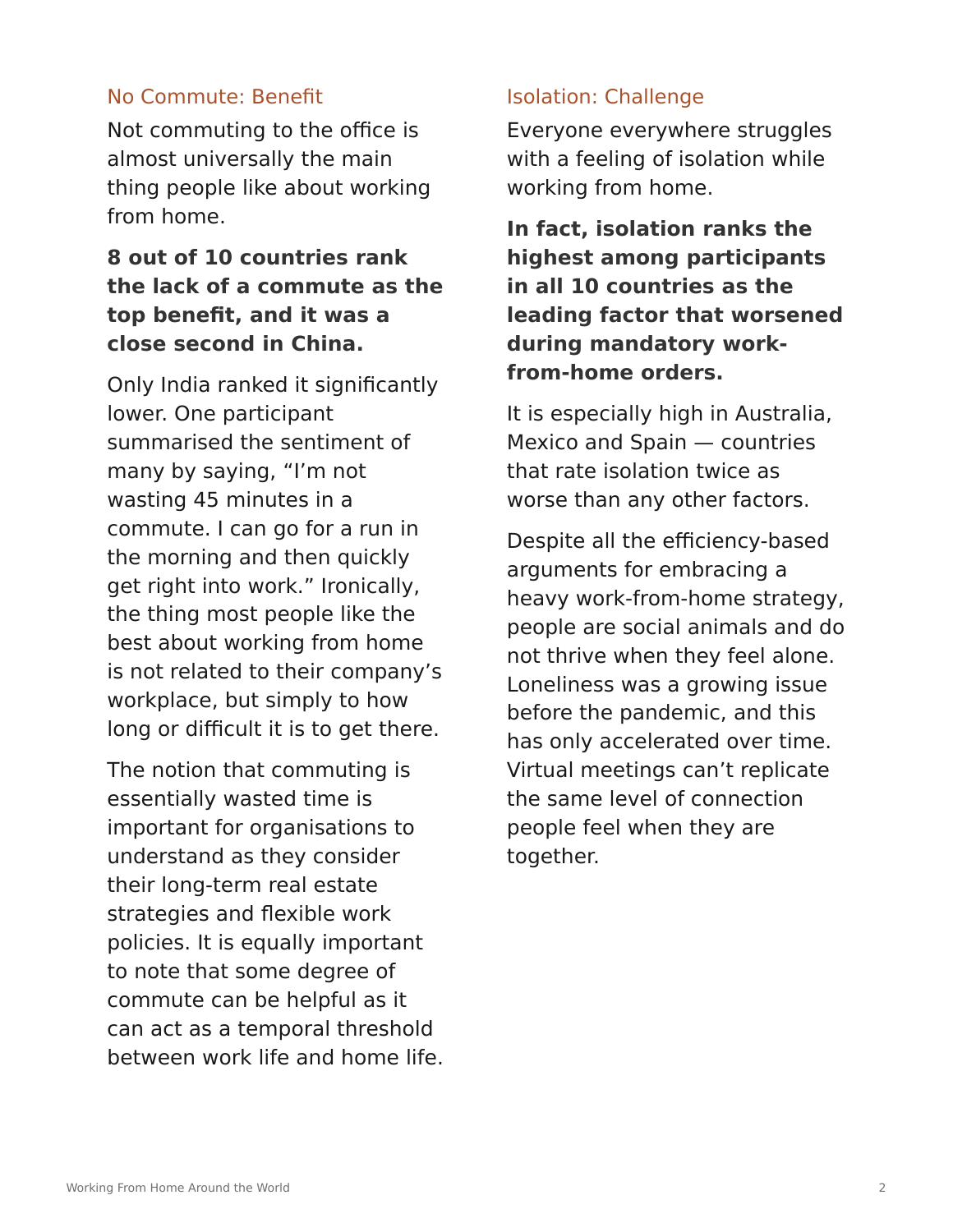## Engagement and Productivity: Benefit and Challenge

Engagement and productivity are other key issues, but they are not as straightforward. In 7 of the 10 countries studied, engagement is among the top five things that deteriorate while working from home. Productivity rates in the top five as well for every country (with the exception of Mexico which rates it sixth).

Yet, participants also rank their ability to focus and be productive at home in the top five things that have improved (with the exception of Canada, which ranks it sixth). Can both be true? Can employees find working from home both more and less productive?

The divided responses reinforce the notion that working from home is a different experience for everyone and productivity levels are impacted by how people feel. Steelcase researchers found a distinct correlation between people's satisfaction with their work-from-home situation and their engagement, as well as productivity. Both engagement and productivity drop in all countries when people aren't satisfied, and it usually declines further when people have to work from home more frequently.

## **All 10 countries report drops in engagement and productivity when people are dissatisfied with their work-from-home experience. In most cases, engagement and productivity drop more significantly when work-from-home frequency increases.**

The level of dissatisfaction with working from home may explain the seemingly contradictory messages that the experience is both better and worse for engagement and productivity. On average, 41% of workers globally are not satisfied with their situation, which means they are more likely to experience drops in both areas.

There are a variety of factors that influence whether people feel productive and satisfied working from home. For example, Steelcase researchers find that, when working from home, common office furnishings, specifically an ergonomic chair, actually help increase productivity. This look at the role of furniture and productivity suggests that physical discomfort can be a distraction, taking its toll on people's ability to focus. The bottom line: it is important people have a place that is distraction-free, where they can focus, regardless of whether they are at home or the office.

Speed of decision-making, clarity around responsibilities, and work-life balance also suffer as people work from home. All of these are interconnected with the issues of engagement and productivity. If employees feel decisions happen more slowly, are unclear about their work, and have to work longer to accomplish the same amount of work or less, the results can be reduced productivity and less commitment to the organisation.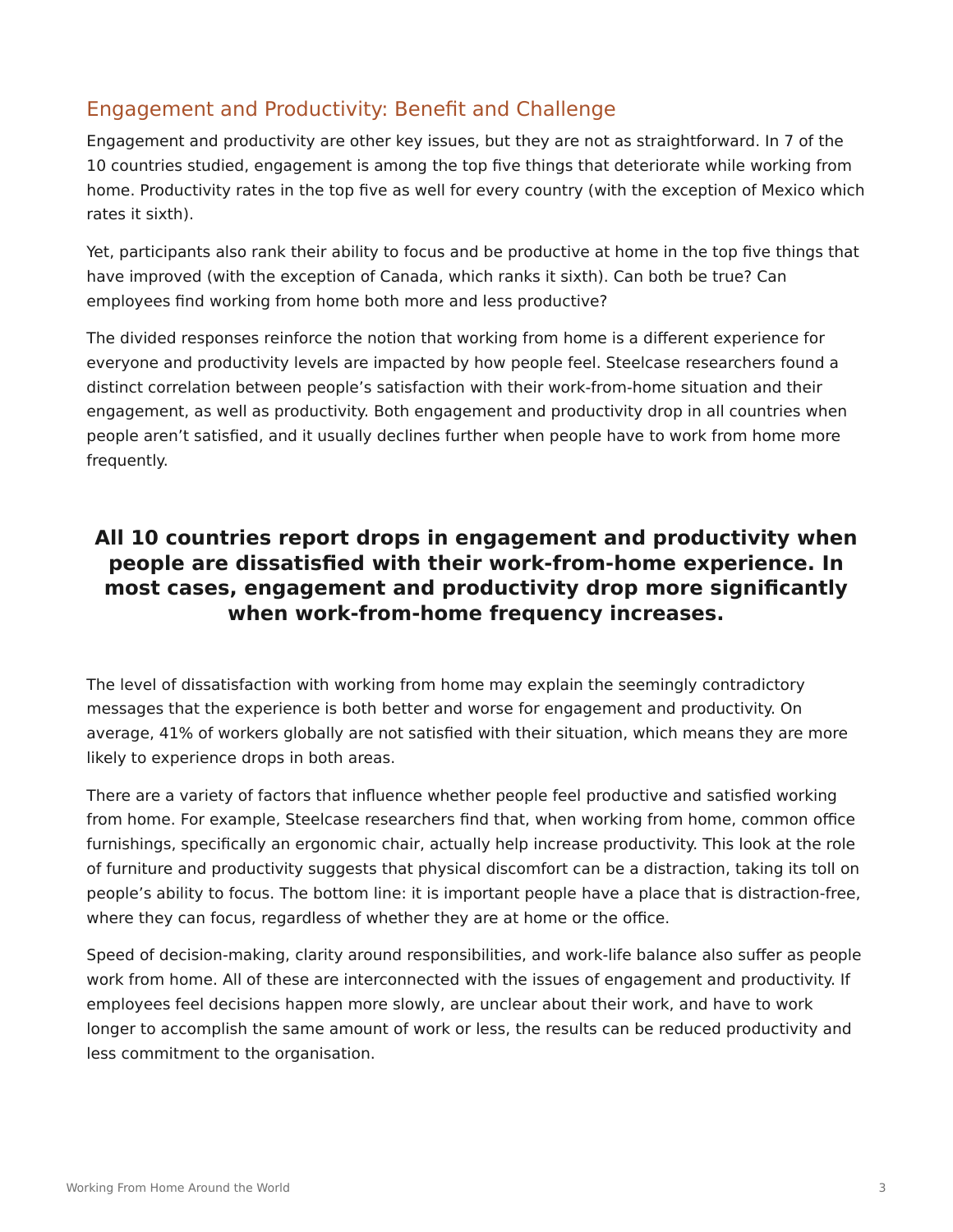# Benefits and Challenges of Working From Home by Country

People told us the three things they liked most and what got significantly or moderately worse while working from home.

*To view all country data use arrows below.*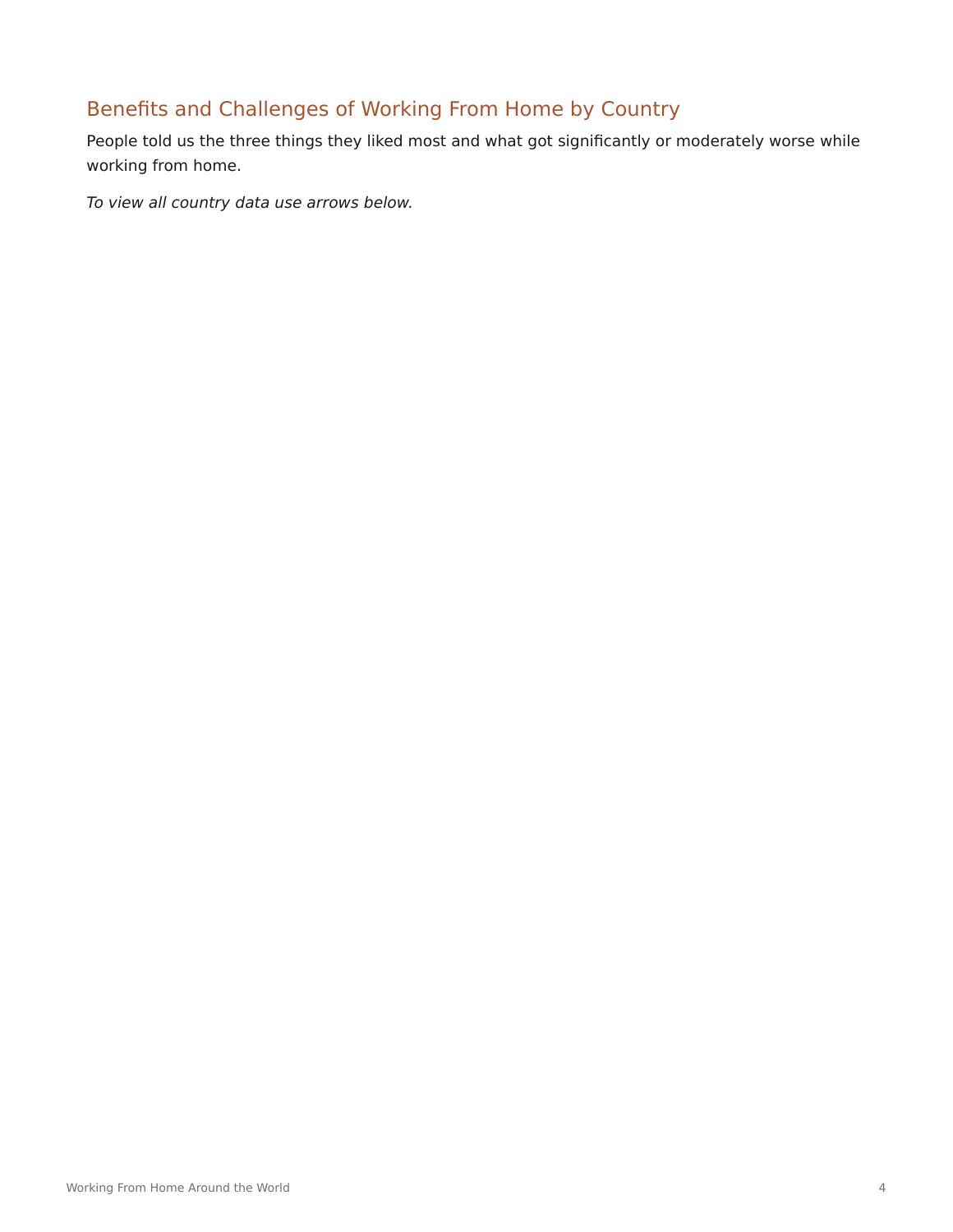## **Australia**

#### Benefit

- 1. No Commute
- 2. No office distractions
- 3. Ability to focus + be productive

# **Canada**

#### Benefit

- 1. No Commute
- 2. No office distractions
- 3. Better Work-life Balance

## **China**

#### Benefit

- 1. Ability to Work in a Range of Settings
- 2. No Commute
- 3. Ability to Focus + Be Productive

## **France**

#### Benefit

- 1. No Commute
- 2. Ability to Focus + Be Productive
- 3. Increased Flexibility

# **Germany**

#### Benefit

- 1. No Commute
- 2. No Office Distractions
- 3. Ability to Focus + Be Productive

# **India**

#### Benefit

- 1. More Time for Health and Fitness
- 2. Better Work-life Balance
- 3. Ability to Focus + Be Productive

#### Challenge

- 1. Sense of Isolation
- 2. Productivity
- 3. Engagement

#### Challenge

- 1. Sense of Isolation
- 2. Clarity of Responsibilities
- 3. Engagement

#### Challenge

- 1. Sense of Isolation
- 2. Speed of Decisions
- 3. Productivity

#### Challenge

- 1. Sense of Isolation
- 2. Productivity
- 3. Clarity of Responsibilities

#### Challenge

- 1. Sense of Isolation
- 2. Speed of Decisions
- 3. Productivity

#### Challenge

- 1. Sense of Isolation
- 2. Speed of Decisions
- 3. Work-life Balance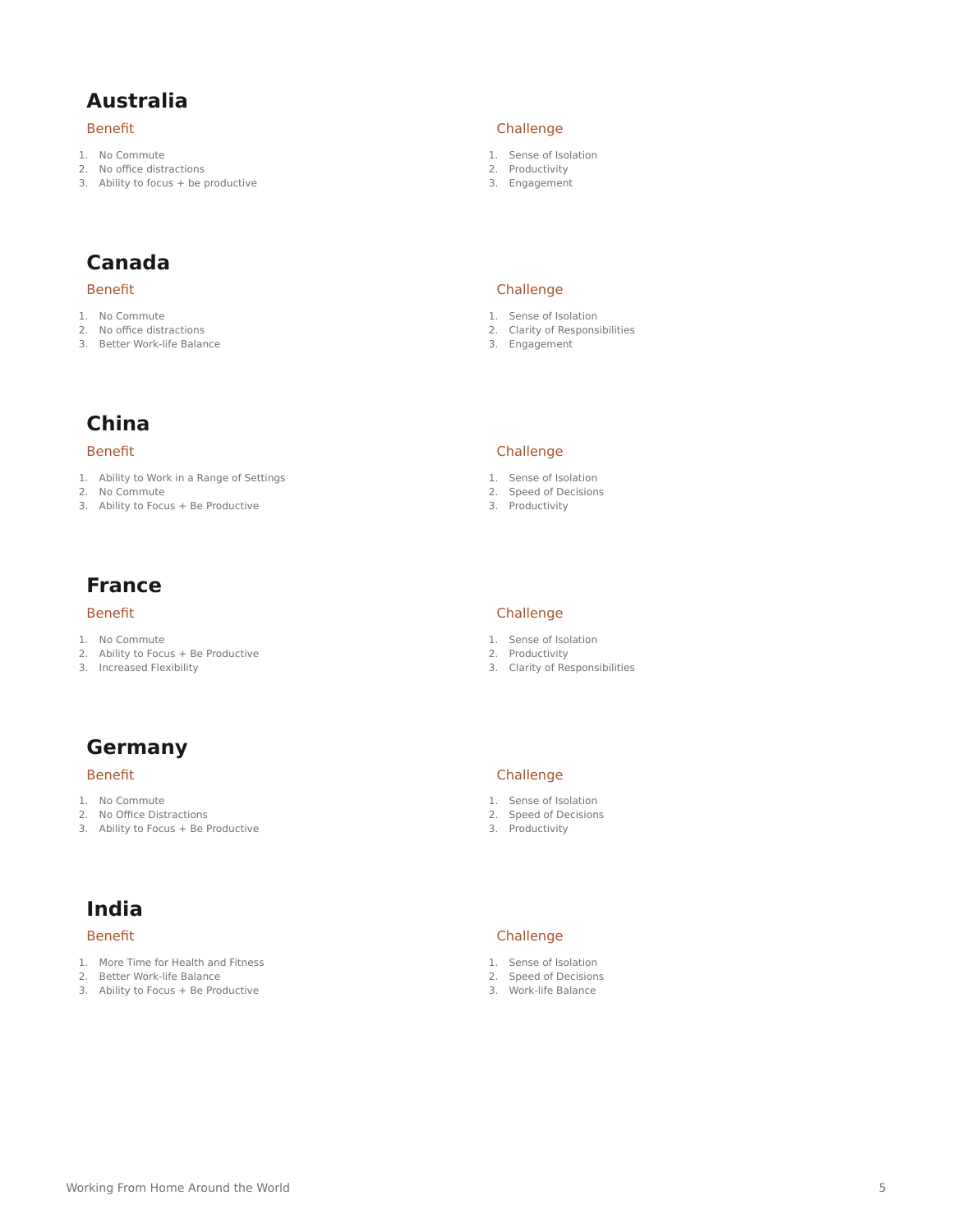## **Mexico**

#### Benefit

- 1. No Commute
- 2. Ability to Work in a Range of Settings
- 3. Family Time

#### Challenge

- 1. Sense of Isolation
- 2. Work-life Balance
- 3. Innovation

# **Spain**

#### Benefit

- 1. No Commute
- 2. Increased Flexibility
- 3. No Office Distractions

# **United Kingdom**

#### Benefit

- 1. No Commute
- 2. No office distractions
- 3. Work-life balance

# **United States**

#### Benefit

- 1. No Commute
- 2. Ability to focus + be productive
- 3. No office distractions

# 3. Innovation

Challenge 1. Sense of Isolation 2. Work-life Balance

#### Challenge

- 1. Sense of isolation
- 2. Engagement
- 3. Speed of decisions

#### Challenge

- 1. Sense of isolation
- 2. Engagement
- 3. Speed of decisions

## Drops in Engagement and Productivity for People Dissatisfied Working From Home

When people are dissatisfied with their work-from-home experience and have to do it more often, they report drops in performance.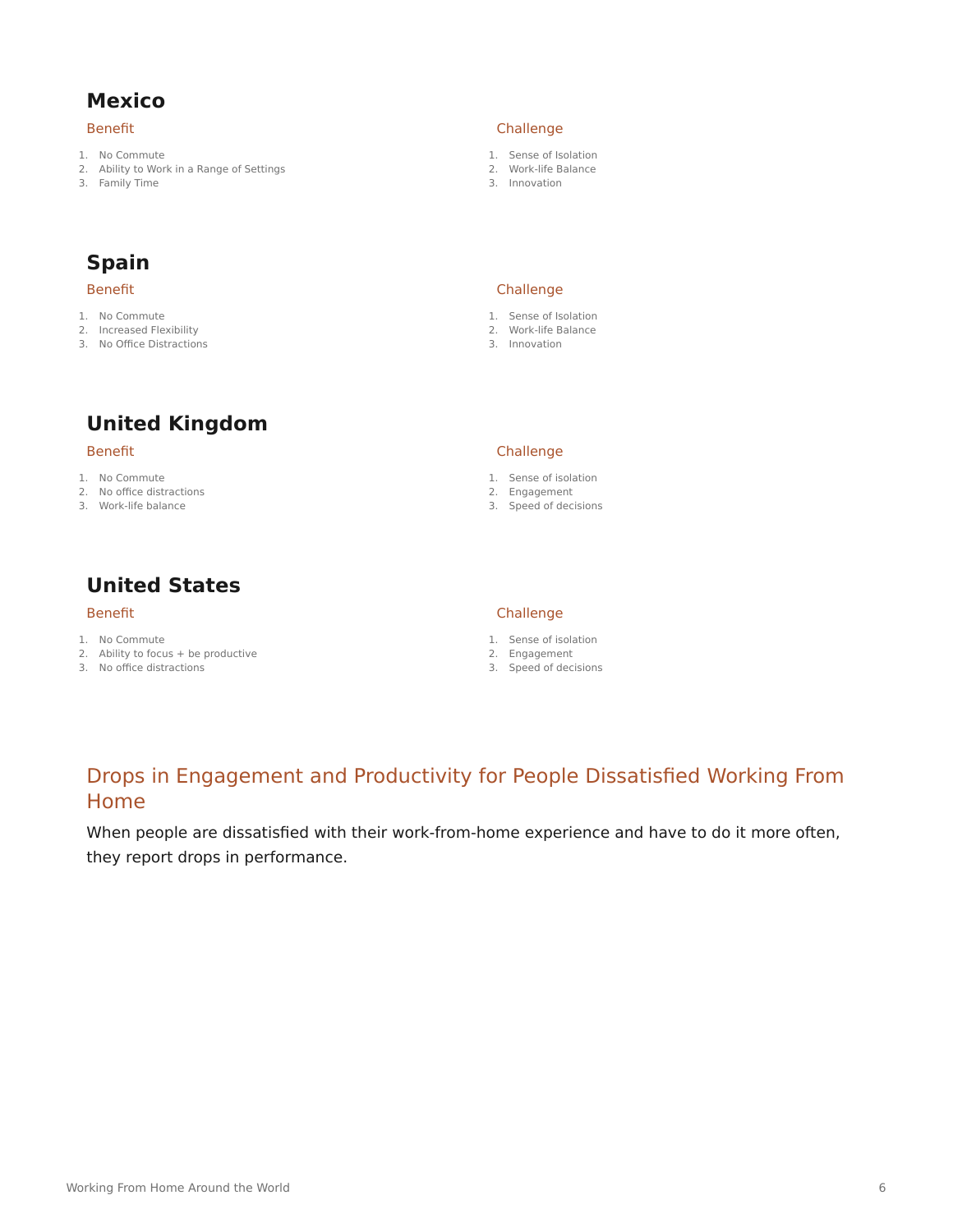# Five Patterns of Work-From-Home Experiences

To better understand the nuances of how people feel about working from home, Steelcase researchers augmented quantitative data by interviewing people for deeper insights. They found the experiences people described fell into five patterns of behaviour and attitudes.

It's important to note that it's possible for people to associate themselves with more than one of the patterns. They are meant to be extreme categories that can help us understand the different experiences people have had and what their expectations may be when they return to the workplace.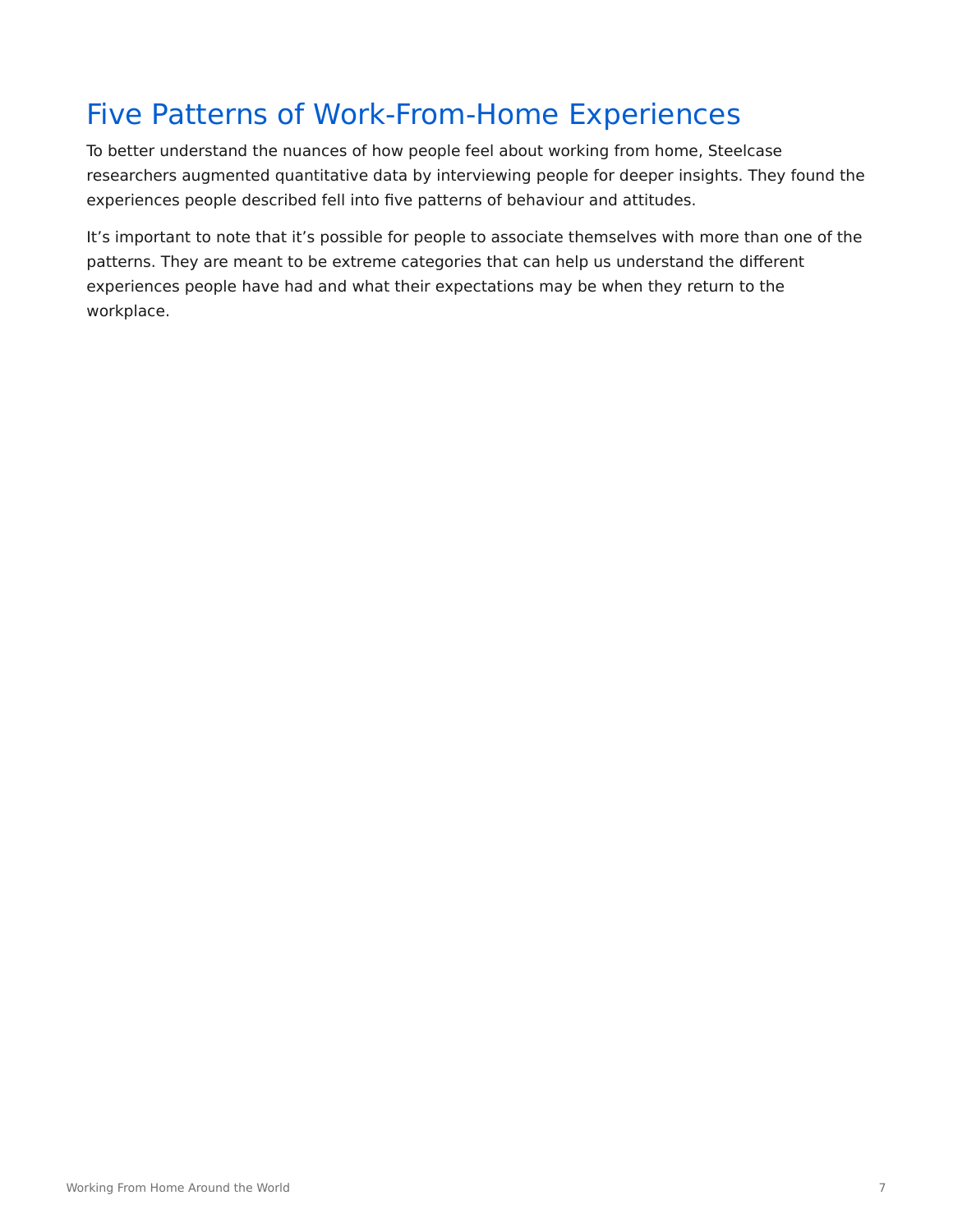## Overworked Caretaker

# **Home office is a nonstop flow of competing demands**

This person is torn between meeting work responsibilities and managing family needs. Their long, jam-packed day is chopped between meetings, focus work, homeschooling and domestic chores. Exhaustion and guilt are piling up. They take comfort in finally being allowed to show they are parents and not worry if their kids are heard on a call. They miss the office for the opportunity to leave home responsibilities behind and have control over their attention. But they appreciate the flexibility to work from home as needed to more easily manage between their family and work responsibilities.

### Relieved Self-Preservationist

# **Home office is the only place I am safe**

This person's main concern is not COVID; it's their psychological safety. They feel their company is creating a hostile work environment and working from home has been a welcome respite from an organisation they feel does not appreciate them. They're less anxious and more productive, able to focus on work, rather than managing relationships. Working from home gives them a more human experience that allows them to work in a space that is their own.

## Frustrated Creative Networker

# **Home office is a suspension from normal life and work**

These individuals are conflicted about returning to the office. They spend most of their day co-creating, coaching, persuading and connecting the dots — work done much better in the office, especially with  $\frac{1}{\text{Working}}$  From Home Around the World although they are although the Value of  $\frac{8}{\text{Working}}$ desire the benefits of the office,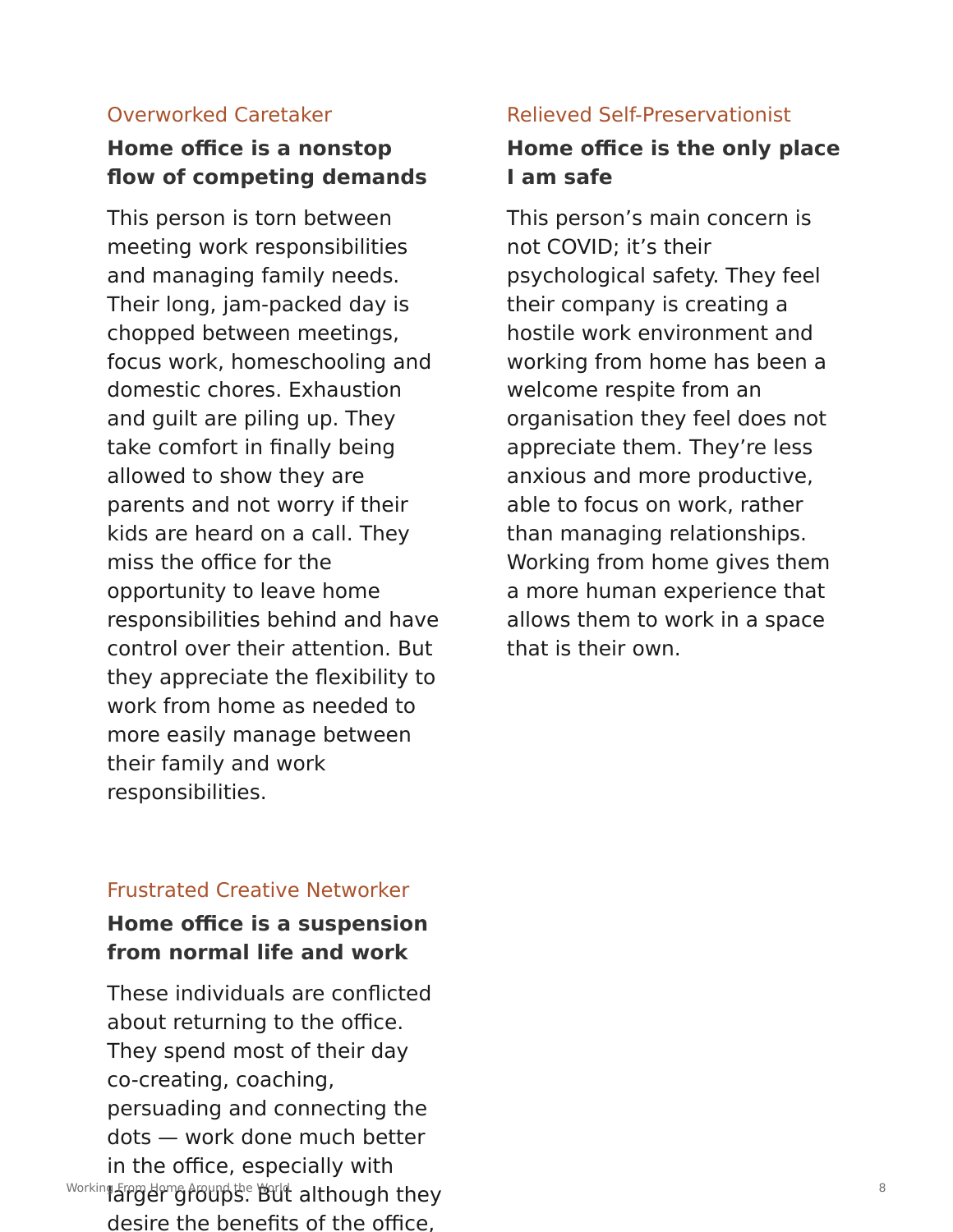# Autonomy Seeker

## **Home office is freedom**

Thrilled to work at their own rhythm, without someone constantly looking over their shoulder, this person feels just as productive at home as before, if not more. They feel a greater sense of wellbeing at home, where they can look out the window, sit in different postures, cook healthy meals and weave in activities that help them recharge and relax, such as hanging out with their pet. They especially enjoy the level of control they have in designing their own work experience to curate a schedule that braids together life events and work events.

## Isolated Zoomer

## **Home office is a lonely cage**

This person lives alone without any self-imposed boundaries to keep to a healthy work schedule. They'll return to the office when they trust their employer has taken necessary precautions. They value the office because it offers a way to separate work and life. Days are spent on back-to-back Zoom calls, and despite constant interaction, they feel disconnected. They miss daily social interactions with their colleagues — a major reason they come to the office. Relationships and their support system at work make it easier to navigate challenges.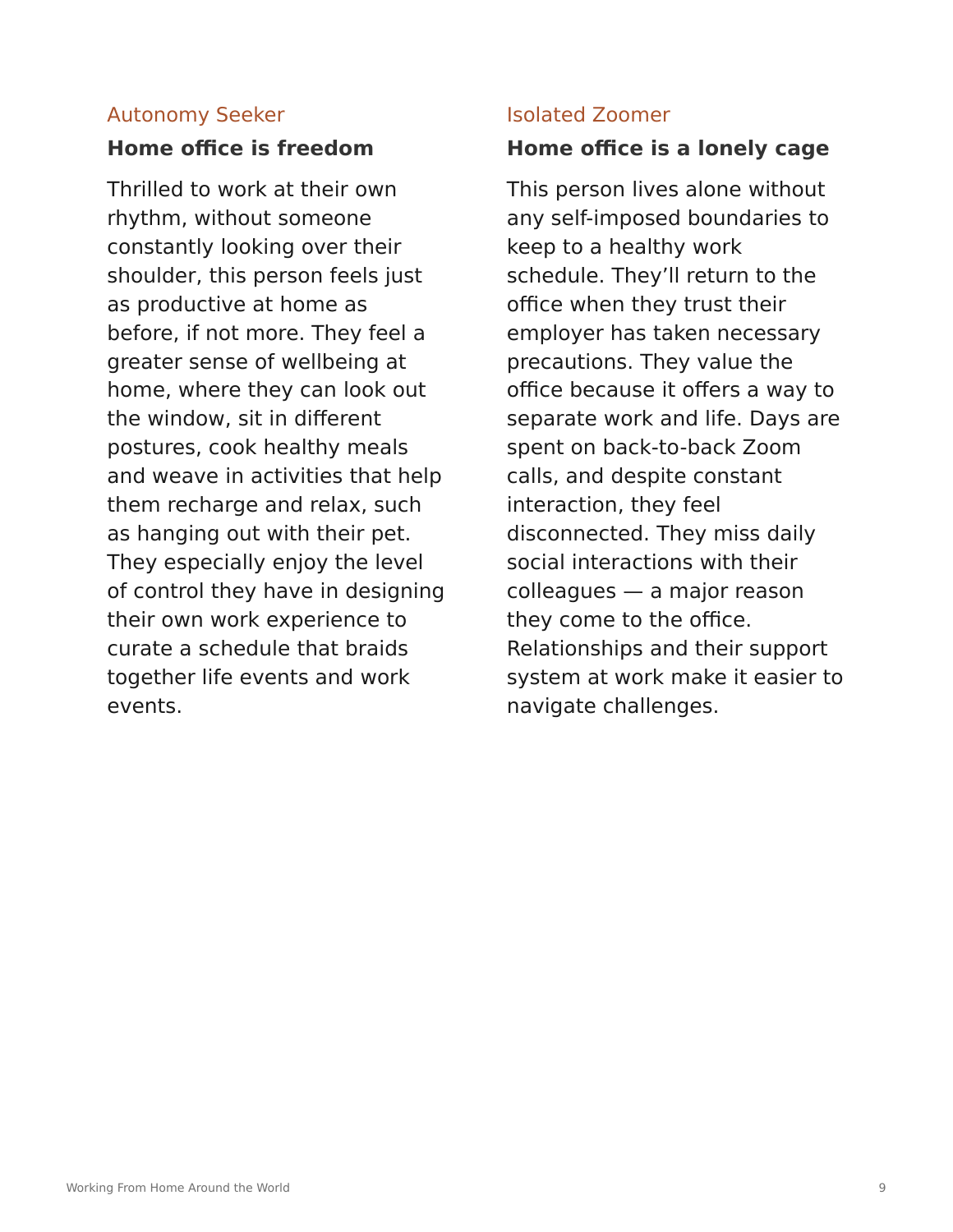### **[Previous Section](https://www.steelcase.com/asia-en/research/articles/changing-expectations-future-work/)**

 $\langle$  **01** | [Introduction](https://www.steelcase.com/asia-en/research/articles/changing-expectations-future-work/) [Learning from What](https://www.steelcase.com/asia-en/research/articles/changing-expectations-future-work/) [People Have Been Through](https://www.steelcase.com/asia-en/research/articles/changing-expectations-future-work/) **[Continue Reading](https://www.steelcase.com/asia-en/research/articles/first-wave-workplace-change/)**

**03** [The First Wave of](https://www.steelcase.com/asia-en/research/articles/first-wave-workplace-change/) [Workplace Change](https://www.steelcase.com/asia-en/research/articles/first-wave-workplace-change/) [The Hybrid Future](https://www.steelcase.com/asia-en/research/articles/first-wave-workplace-change/)

 $\left\langle \right\rangle$ 

## **Download the full report**

Register for a copy to read now or share with a colleague.